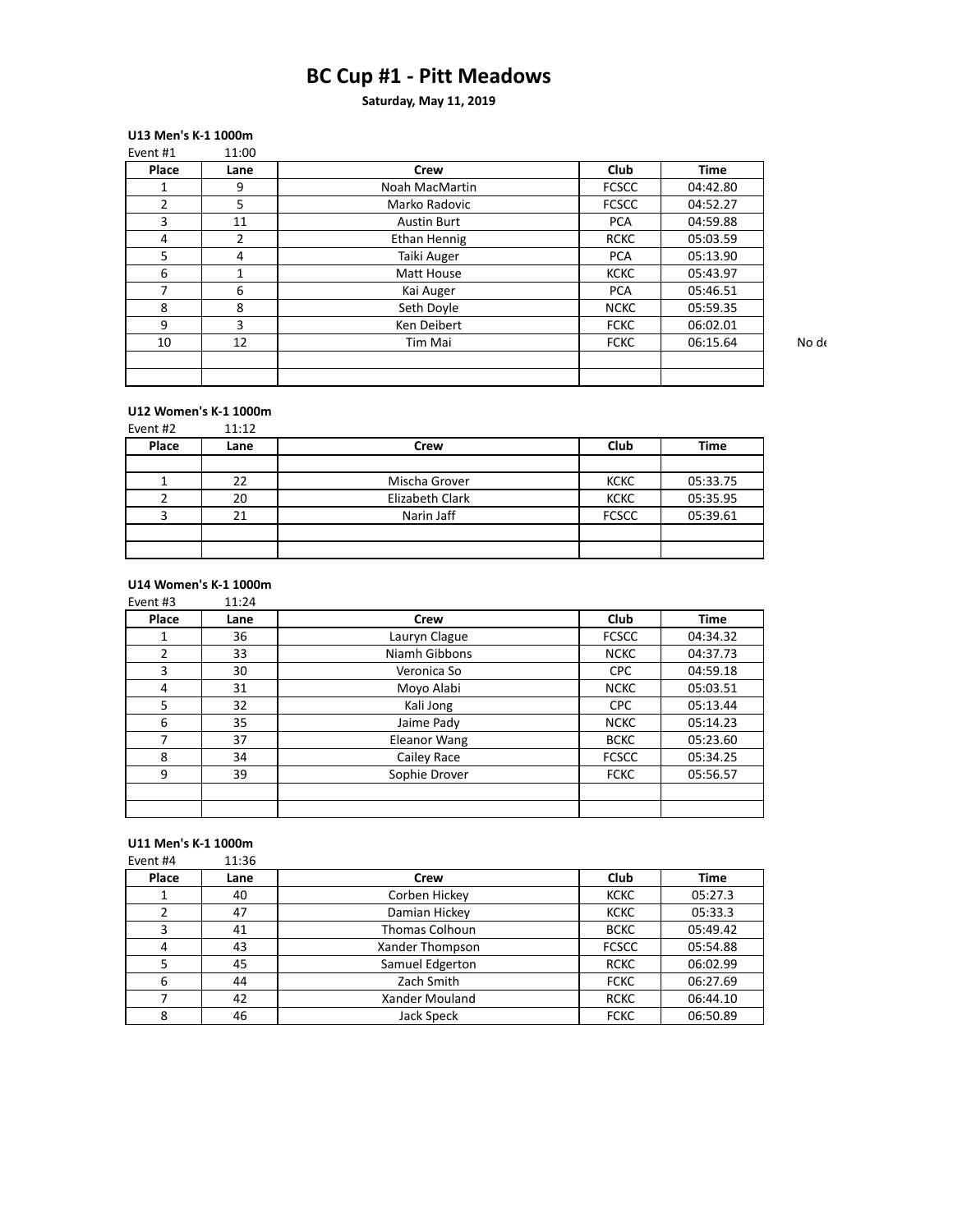# **U14 Men's K-1 1000m**<br>Fyent #5 11:48

| Event #5 | 11:48 |                     |              |             |
|----------|-------|---------------------|--------------|-------------|
| Place    | Lane  | Crew                | <b>Club</b>  | <b>Time</b> |
|          | 54    | <b>Andrew Clark</b> | <b>KCKC</b>  | 04:34.43    |
| 2        | 50    | Ryan Yao            | <b>NCKC</b>  | 04:39.59    |
| 3        | 51    | Adam Vetter         | <b>FCSCC</b> | 04:41.01    |
| 4        | 52    | AJ Thom             | <b>BCKC</b>  | 04:41.37    |
| 5        | 56    | Kristian McIntosh   | <b>RCKC</b>  | 05:02.71    |
| 6        | 55    | Kaleb Aubey         | <b>FCKC</b>  | 05:21.85    |
| 7        | 53    | Warren Jaff         | <b>FCSCC</b> | 05:23.71    |
| 8        |       | Nikkos Wang         | <b>BCKC</b>  | 05:47.29    |
|          |       |                     |              |             |

### **U13 Men's C-1 1000m; U14 Women's C-1**

| Event #6 | 12:00 |                    |             |             |      |
|----------|-------|--------------------|-------------|-------------|------|
| Place    | Lane  | Crew               | Club        | <b>Time</b> |      |
|          | 61    | Alex Smith         | <b>FCKC</b> | 06:53.63    | IU13 |
|          | 62    | Kai Auger          | <b>PCA</b>  | 07:23.77    | U13  |
|          |       |                    |             |             |      |
|          | 63    | <b>Brenna Nott</b> | <b>PCA</b>  | 05:41.52    | lwc  |
|          |       |                    |             |             |      |
|          |       |                    |             |             |      |

## **U12 Men's K-1 1000m**<br>Event #7 12:12

| Event #7  | 12:12 |                      |             |             |
|-----------|-------|----------------------|-------------|-------------|
| Place     | Lane  | Crew                 | <b>Club</b> | <b>Time</b> |
| 1         | q     | Thorben Schroeder    | <b>NCKC</b> | 05:06.58    |
| 2         | 10    | Harris Hunter        | <b>KCKC</b> | 05:14.64    |
| 3         | 11    | Owen Mitchell        | <b>NCKC</b> | 05:15.93    |
| 4         | 2     | Douglas Hunter       | <b>KCKC</b> | 05:16.76    |
| 5         | 4     | Julian Eusanio       | <b>NCKC</b> | 05:26.93    |
| 6         | 1     | Carson Ko            | <b>BCKC</b> | 05:37.08    |
| 7         | 5     | JT Twemlow           | <b>KCKC</b> | 05:39.61    |
| 8         | 3     | <b>Tyler Billing</b> | <b>RCKC</b> | 06:14.75    |
| 9         | 8     | <b>Bishon Biln</b>   | <b>FCKC</b> | 06:17.42    |
| 10        | 7     | Xavier Phu           | <b>FCKC</b> | 06:44.73    |
| <b>DQ</b> | 6     | <b>Tyler Geisler</b> | <b>RCKC</b> | DQ-6:39.11  |
|           |       |                      |             |             |
|           |       |                      |             |             |

## **U13 Women's K-1 1000m**<br>Fyent #8 12:24

| Event #8 | 12:24 |                |              |          |
|----------|-------|----------------|--------------|----------|
| Place    | Lane  | Crew           | Club         | Time     |
|          | 22    | Danica Johnson | <b>FCSCC</b> | 05:26.21 |
|          | 20    | Emma Bateman   | <b>FCSCC</b> | 05:52.13 |
|          |       |                |              |          |
|          |       |                |              |          |

#### **Novice Men's and Women's K-1 1000m; Novice Men's C-1 1000m**<br>Event #9 12:36  $E$ vent #9

| EVENT #9       | 12.30 |                         |             |             |      |
|----------------|-------|-------------------------|-------------|-------------|------|
| Place          | Lane  | Crew                    | <b>Club</b> | <b>Time</b> |      |
|                | 30    | Liam Grover             | <b>KCKC</b> | 05:01.53    | lMC. |
|                | 31    | <b>Harriet Milligan</b> | <b>BCKC</b> | <b>DNF</b>  | lwk. |
| $\mathbf{1}$   | 33    | <b>Rachel Santos</b>    | <b>FCKC</b> | 05:25.28    | lwk. |
| 1              | 40    | James McClelland        | <b>FCKC</b> | 04:49.15    | lmk. |
| $\mathfrak{p}$ | 43    | Ethan Hennig            | <b>RCKC</b> | 04:55.09    | lmk. |
| 3              | 42    | Kristian McIntosh       | <b>RCKC</b> | 04:58.19    | lmk. |
| 4              | 41    | Siy Zhang Michael       | <b>NCKC</b> | 06:32.90    | lmk. |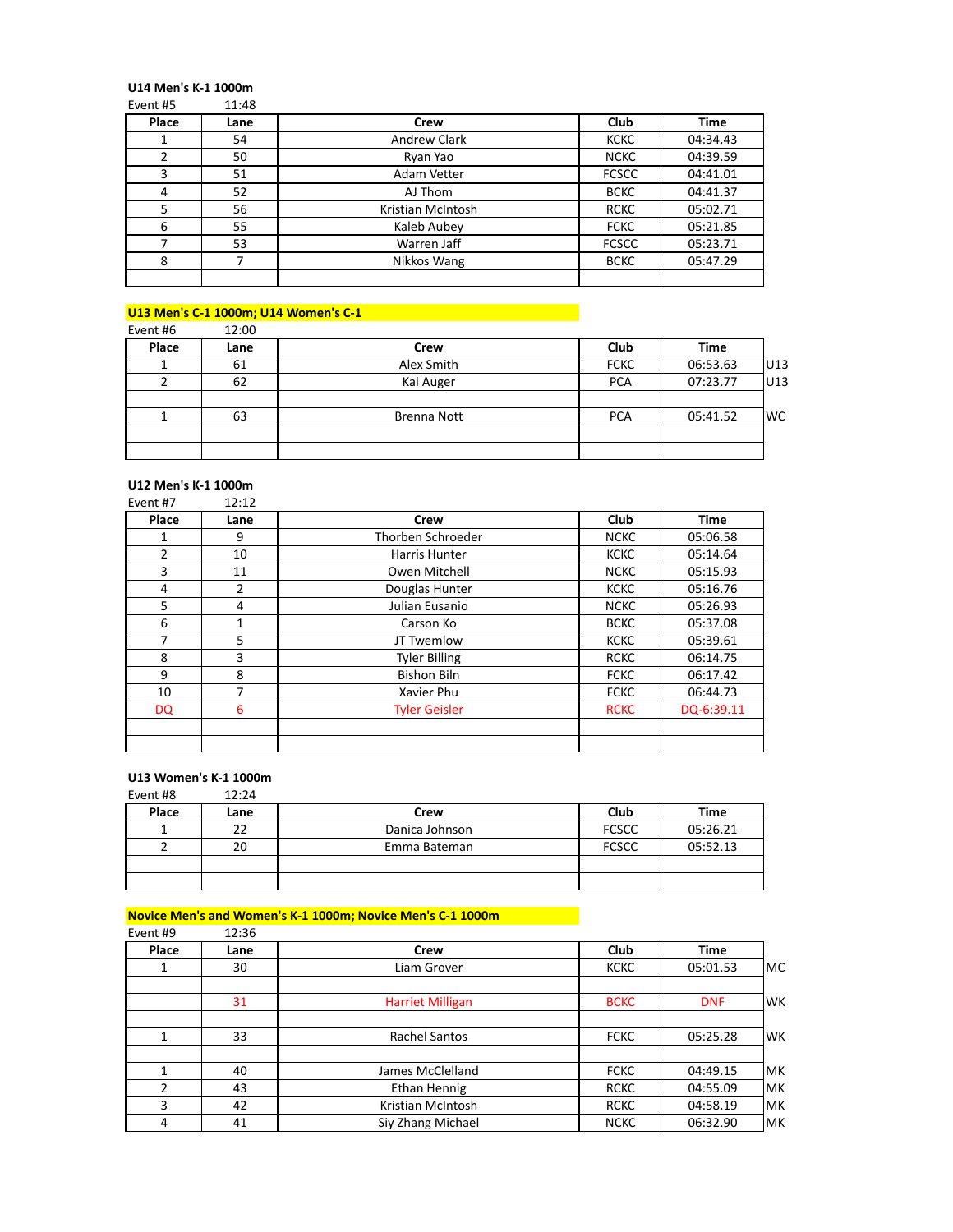### **U11/U12 Men's C-1 1000m Communication of the United States of the United States of the United States of the U**

| Event #10 | 12:48 |                    |             |            |      |
|-----------|-------|--------------------|-------------|------------|------|
| Place     | Lane  | Crew               | Club        | Time       |      |
|           | 51    | Jack Speck         | <b>FCKC</b> | 08:58.47   | IU11 |
|           | 50    | Zach Smith         | <b>FCKC</b> | 09:29.44   | IU11 |
|           | 52    | <b>Bishon Biln</b> | <b>FCKC</b> | <b>DNF</b> | U12  |
|           |       |                    |             |            |      |
|           |       |                    |             |            |      |

### **COURSE BREAK**

### **U12 Men's K-1 4000m**

| Event #11 | 14:00 |                      |             |             |
|-----------|-------|----------------------|-------------|-------------|
| Place     | Lane  | Crew                 | <b>Club</b> | <b>Time</b> |
|           | 9     | Thorben Schroeder    | <b>NCKC</b> | 23:34.34    |
| 2         | 11    | Owen Mitchell        | <b>NCKC</b> | 24:11.99    |
| 3         | 2     | Douglas Hunter       | <b>KCKC</b> | 24:20.27    |
| 4         | 4     | Julian Eusanio       | <b>NCKC</b> | 25:10.69    |
| 5         | 1     | Carson Ko            | <b>BCKC</b> | 25:14.82    |
| 6         | 5     | JT Twemlow           | <b>KCKC</b> | 26:20.83    |
| 7         | 8     | <b>Bishon Biln</b>   | <b>FCKC</b> | 27:53.86    |
| 8         | 10    | Harris Hunter        | <b>KCKC</b> | 29:16.68    |
| 9         | 3     | <b>Tyler Billing</b> | <b>RCKC</b> | 29:38.12    |
| 10        | 6     | <b>Tyler Geisler</b> | <b>RCKC</b> | 31:07.87    |
| 11        | 7     | Xavier Phu           | <b>FCKC</b> | 31:30.09    |
|           |       |                      |             |             |
|           |       |                      |             |             |

### **U12 Women's K-1; U11 Men's K-1 4000m Company of the Company of the Company of the Company of the Company of the Company of the Company of the Company of the Company of the Company of the Company of the Company of the Co**

| Event #12 | 14:02 |                       |              |             |     |
|-----------|-------|-----------------------|--------------|-------------|-----|
| Place     | Lane  | Crew                  | Club         | <b>Time</b> |     |
| 1         | 22    | Mischa Grover         | <b>KCKC</b>  | 25:41.78    | WK  |
| 2         | 20    | Elizabeth Clark       | <b>KCKC</b>  | 25:56.25    | WK  |
| 3         | 21    | Narin Jaff            | <b>FCSCC</b> | 27:16.58    | WK  |
| 1         | 47    | Damian Hickey         | <b>KCKC</b>  | 24:23.85    | MК  |
| 2         | 40    | Corben Hickey         | <b>KCKC</b>  | 24:31.58    | MК  |
| 3         | 43    | Xander Thompson       | <b>FCSCC</b> | 26:34.36    | MК  |
| 4         | 41    | <b>Thomas Colhoun</b> | <b>BCKC</b>  | 26:43.45    | lмк |
| 5         | 45    | Samuel Edgerton       | <b>RCKC</b>  | 28:27.44    | MК  |
| 6         | 42    | Xander Mouland        | <b>RCKC</b>  | 28:46.33    | MК  |
| 7         | 46    | Jack Speck            | <b>FCKC</b>  | 31:20.59    | lмк |
| 8         | 44    | Zach Smith            | <b>FCKC</b>  | 32:05.90    | lмк |
|           |       |                       |              |             |     |

**BREAK**